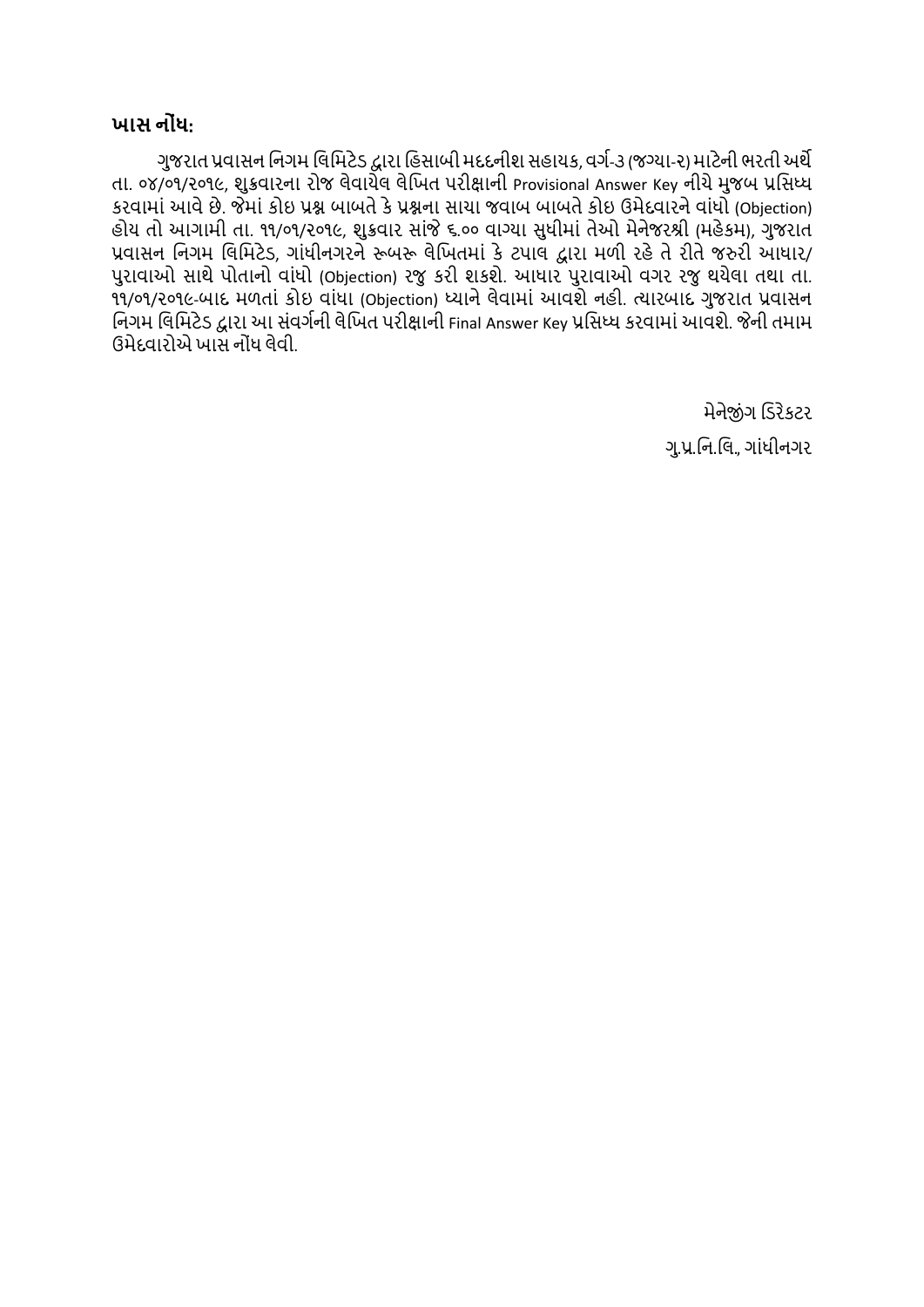# **TOURISM CORPORATION OF GUJARAT LTD. (TCGL)<br>ADVT. NO.: 03/2018-19 - ANSWER KEY - SERIES - A**

| Q. NO.           | ANS.        | Q. NO. | ANS.        | Q. NO. | ANS. | Q. NO. | ANS.        | Q. NO. | ANS. | Q. NO. | ANS.        | Q. NO. | ANS. | Q. NO. | ANS.        |
|------------------|-------------|--------|-------------|--------|------|--------|-------------|--------|------|--------|-------------|--------|------|--------|-------------|
| 1                | D           | 26     | C           | 51     | B    | 76     | C           | 101    | D    | 126    | A           | 151    | D    | 176    | D           |
| $\boldsymbol{2}$ | C           | 27     | C           | 52     | A    | 77     | D           | 102    | B    | 127    | D           | 152    | D    | 177    | D           |
| 3                | B           | 28     | C           | 53     | C    | 78     | A           | 103    | A    | 128    | B           | 153    | D    | 178    | D           |
| 4                | D           | 29     | D           | 54     | C    | 79     | D           | 104    | D    | 129    | D           | 154    | A    | 179    | D           |
| 5                | C           | 30     | D           | 55     | Β    | 80     | A           | 105    | D    | 130    | A           | 155    | D    | 180    | B           |
| 6                | A           | 31     | C           | 56     | B    | 81     | A           | 106    | D    | 131    | C           | 156    | B    | 181    | B           |
| $\overline{7}$   | A           | 32     | C           | 57     | C    | 82     | C           | 107    | D    | 132    | C           | 157    | A    | 182    | A           |
| 8                | D           | 33     | D           | 58     | B    | 83     | C           | 108    | B    | 133    | A           | 158    | A    | 183    | A           |
| 9                | D           | 34     | C           | 59     | D    | 84     | B           | 109    | B    | 134    | C           | 159    | D    | 184    | D           |
| 10               | Β           | 35     | Β           | 60     | A    | 85     | D           | 110    | D    | 135    | A           | 160    | A    | 185    | D           |
| 11               | D           | 36     | B           | 61     | D    | 86     | C           | 111    | A    | 136    | C           | 161    | C    | 186    | D           |
| 12               | C           | 37     | C           | 62     | B    | 87     | A           | 112    | D    | 137    | D           | 162    | A    | 187    | A           |
| 13               | A           | 38     | B           | 63     | B    | 88     | A           | 113    | D    | 138    | A           | 163    | D    | 188    | B           |
| 14               | D           | 39     | C           | 64     | A    | 89     | B           | 114    | D    | 139    | A           | 164    | A    | 189    | $\mathbf C$ |
| 15               | D           | 40     | $\mathbf C$ | 65     | C    | 90     | C           | 115    | B    | 140    | B           | 165    | D    | 190    | D           |
| 16               | B           | 41     | B           | 66     | A    | 91     | $\mathbf C$ | 116    | C    | 141    | C           | 166    | Β    | 191    | B           |
| 17               | C           | 42     | D           | 67     | Β    | 92     | C           | 117    | A    | 142    | D           | 167    | D    | 192    | D           |
| 18               | C           | 43     | $\mathbf C$ | 68     | Β    | 93     | A           | 118    | D    | 143    | A           | 168    | Β    | 193    | C           |
| 19               | D           | 44     | $\mathbf C$ | 69     | B    | 94     | A           | 119    | D    | 144    | A           | 169    | D    | 194    | B           |
| 20               | $\mathbf C$ | 45     | A           | 70     | D    | 95     | A           | 120    | A    | 145    | D           | 170    | B    | 195    | A           |
| 21               | B           | 46     | A           | 71     | C    | 96     | A           | 121    | D    | 146    | A           | 171    | Β    | 196    | D           |
| 22               | B           | 47     | D           | 72     | A    | 97     | C           | 122    | A    | 147    | $\mathbf C$ | 172    | A    | 197    | A           |
| 23               | $\mathbf C$ | 48     | C           | 73     | D    | 98     | D           | 123    | C    | 148    | D           | 173    | C    | 198    | $\mathbf C$ |
| 24               | B           | 49     | D           | 74     | C    | 99     | $\mathbf C$ | 124    | A    | 149    | Β           | 174    | A    | 199    | B           |
| 25               | A           | 50     | A           | 75     | A    | 100    | C           | 125    | D    | 150    | $\mathbf C$ | 175    | D    | 200    | A           |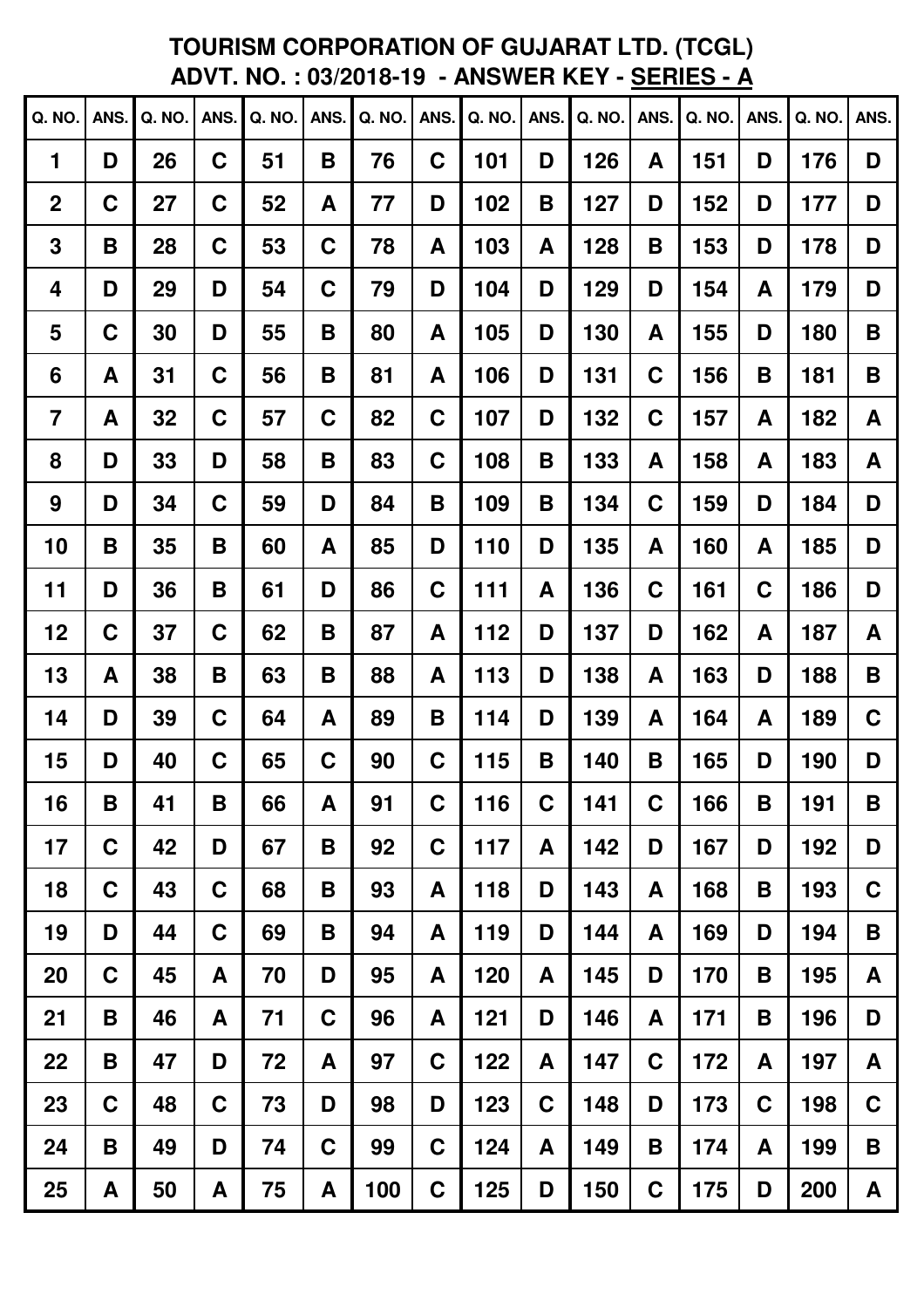# **TOURISM CORPORATION OF GUJARAT LTD. (TCGL)<br>ADVT. NO.: 03/2018-19 - ANSWER KEY - SERIES - B**

| <b>Q. NO.</b>  | ANS.        | Q. NO. | ANS.        | Q. NO. | ANS.        | Q. NO. | ANS. | Q. NO. | ANS.        | Q. NO. | ANS.        | Q. NO. | ANS.        | Q. NO. | ANS.        |
|----------------|-------------|--------|-------------|--------|-------------|--------|------|--------|-------------|--------|-------------|--------|-------------|--------|-------------|
| 1              | D           | 26     | D           | 51     | D           | 76     | A    | 101    | B           | 126    | C           | 151    | D           | 176    | $\mathbf C$ |
| $\mathbf 2$    | D           | 27     | D           | 52     | B           | 77     | D    | 102    | A           | 127    | D           | 152    | C           | 177    | $\mathbf C$ |
| 3              | D           | 28     | D           | 53     | A           | 78     | B    | 103    | C           | 128    | A           | 153    | B           | 178    | $\mathbf C$ |
| 4              | A           | 29     | D           | 54     | D           | 79     | D    | 104    | C           | 129    | D           | 154    | D           | 179    | D           |
| 5              | D           | 30     | B           | 55     | D           | 80     | A    | 105    | B           | 130    | A           | 155    | C           | 180    | D           |
| 6              | B           | 31     | B           | 56     | D           | 81     | C    | 106    | B           | 131    | A           | 156    | A           | 181    | C           |
| $\overline{7}$ | A           | 32     | A           | 57     | D           | 82     | C    | 107    | C           | 132    | C           | 157    | A           | 182    | C           |
| 8              | A           | 33     | A           | 58     | B           | 83     | A    | 108    | B           | 133    | C           | 158    | D           | 183    | D           |
| 9              | D           | 34     | D           | 59     | B           | 84     | C    | 109    | D           | 134    | В           | 159    | D           | 184    | $\mathbf C$ |
| 10             | A           | 35     | D           | 60     | D           | 85     | A    | 110    | A           | 135    | D           | 160    | B           | 185    | B           |
| 11             | C           | 36     | D           | 61     | A           | 86     | C    | 111    | D           | 136    | C           | 161    | D           | 186    | B           |
| 12             | A           | 37     | A           | 62     | D           | 87     | D    | 112    | B           | 137    | A           | 162    | C           | 187    | $\mathbf C$ |
| 13             | D           | 38     | B           | 63     | D           | 88     | A    | 113    | B           | 138    | A           | 163    | A           | 188    | B           |
| 14             | A           | 39     | C           | 64     | D           | 89     | A    | 114    | A           | 139    | Β           | 164    | D           | 189    | $\mathbf C$ |
| 15             | D           | 40     | D           | 65     | B           | 90     | B    | 115    | C           | 140    | C           | 165    | D           | 190    | $\mathbf C$ |
| 16             | B           | 41     | B           | 66     | C           | 91     | C    | 116    | A           | 141    | C           | 166    | Β           | 191    | B           |
| 17             | D           | 42     | D           | 67     | A           | 92     | D    | 117    | B           | 142    | C           | 167    | $\mathbf C$ | 192    | D           |
| 18             | B           | 43     | $\mathbf C$ | 68     | D           | 93     | A    | 118    | B           | 143    | A           | 168    | C           | 193    | $\mathbf C$ |
| 19             | D           | 44     | B           | 69     | D           | 94     | A    | 119    | B           | 144    | A           | 169    | D           | 194    | $\mathbf C$ |
| 20             | B           | 45     | A           | 70     | A           | 95     | D    | 120    | D           | 145    | A           | 170    | C           | 195    | A           |
| 21             | B           | 46     | D           | 71     | D           | 96     | A    | 121    | C           | 146    | A           | 171    | Β           | 196    | A           |
| 22             | A           | 47     | A           | 72     | A           | 97     | C    | 122    | A           | 147    | $\mathbf C$ | 172    | Β           | 197    | D           |
| 23             | $\mathbf C$ | 48     | $\mathbf C$ | 73     | $\mathbf C$ | 98     | D    | 123    | D           | 148    | D           | 173    | C           | 198    | C           |
| 24             | A           | 49     | B           | 74     | A           | 99     | B    | 124    | $\mathbf C$ | 149    | C           | 174    | B           | 199    | D           |
| 25             | D           | 50     | A           | 75     | D           | 100    | C    | 125    | A           | 150    | $\mathbf C$ | 175    | A           | 200    | A           |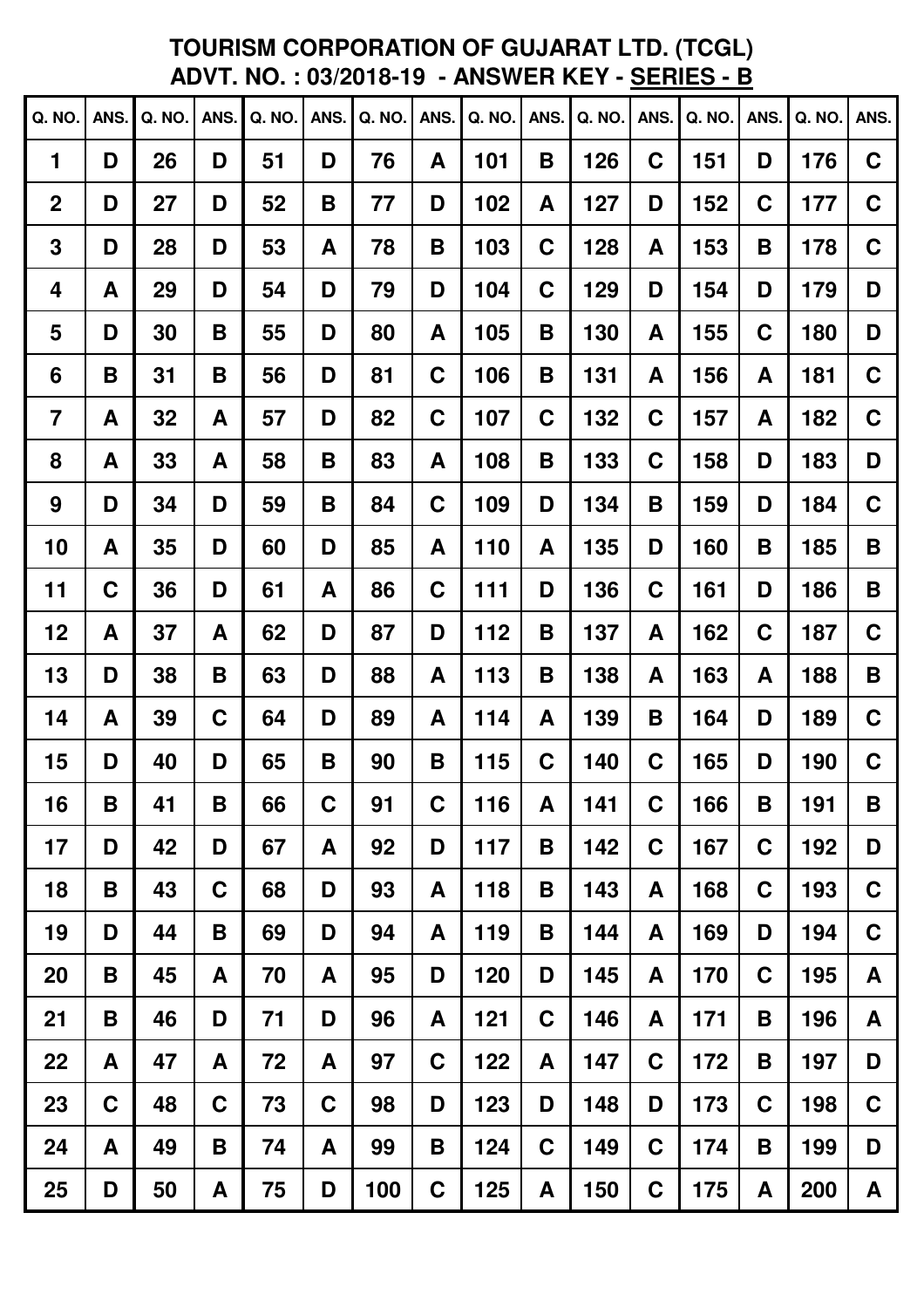# **TOURISM CORPORATION OF GUJARAT LTD. (TCGL)<br>ADVT. NO.: 03/2018-19 - ANSWER KEY - SERIES - C**

| Q. NO.           | <b>ANS</b>  | Q. NO. | <b>ANS</b>  | Q. NO. | ANS.        | Q. NO. | <b>ANS</b> | Q. NO. | ANS. | Q. NO. | ANS.        | Q. NO. | ANS. | Q. NO. | ANS.        |
|------------------|-------------|--------|-------------|--------|-------------|--------|------------|--------|------|--------|-------------|--------|------|--------|-------------|
| 1                | B           | 26     | C           | 51     | D           | 76     | C          | 101    | D    | 126    | D           | 151    | D    | 176    | A           |
| $\boldsymbol{2}$ | A           | 27     | D           | 52     | C           | 77     | C          | 102    | D    | 127    | D           | 152    | B    | 177    | D           |
| 3                | $\mathbf C$ | 28     | A           | 53     | B           | 78     | C          | 103    | D    | 128    | D           | 153    | A    | 178    | B           |
| 4                | C           | 29     | D           | 54     | D           | 79     | D          | 104    | A    | 129    | D           | 154    | D    | 179    | D           |
| 5                | B           | 30     | A           | 55     | $\mathbf C$ | 80     | D          | 105    | D    | 130    | Β           | 155    | D    | 180    | A           |
| 6                | B           | 31     | A           | 56     | A           | 81     | C          | 106    | B    | 131    | Β           | 156    | D    | 181    | $\mathbf C$ |
| $\overline{7}$   | C           | 32     | $\mathbf C$ | 57     | A           | 82     | C          | 107    | A    | 132    | A           | 157    | D    | 182    | $\mathbf C$ |
| 8                | B           | 33     | C           | 58     | D           | 83     | D          | 108    | A    | 133    | A           | 158    | B    | 183    | A           |
| 9                | D           | 34     | B           | 59     | D           | 84     | C          | 109    | D    | 134    | D           | 159    | B    | 184    | $\mathbf C$ |
| 10               | A           | 35     | D           | 60     | B           | 85     | Β          | 110    | A    | 135    | D           | 160    | D    | 185    | A           |
| 11               | D           | 36     | C           | 61     | D           | 86     | B          | 111    | C    | 136    | D           | 161    | A    | 186    | $\mathbf C$ |
| 12               | B           | 37     | A           | 62     | C           | 87     | C          | 112    | A    | 137    | A           | 162    | D    | 187    | D           |
| 13               | B           | 38     | A           | 63     | A           | 88     | B          | 113    | D    | 138    | Β           | 163    | D    | 188    | A           |
| 14               | A           | 39     | B           | 64     | D           | 89     | C          | 114    | A    | 139    | C           | 164    | D    | 189    | A           |
| 15               | C           | 40     | C           | 65     | D           | 90     | C          | 115    | D    | 140    | D           | 165    | B    | 190    | B           |
| 16               | A           | 41     | C           | 66     | B           | 91     | B          | 116    | B    | 141    | Β           | 166    | C    | 191    | C           |
| 17               | B           | 42     | C           | 67     | C           | 92     | D          | 117    | D    | 142    | D           | 167    | A    | 192    | D           |
| 18               | B           | 43     | A           | 68     | C           | 93     | C          | 118    | B    | 143    | C           | 168    | D    | 193    | A           |
| 19               | B           | 44     | A           | 69     | D           | 94     | C          | 119    | D    | 144    | B           | 169    | D    | 194    | A           |
| 20               | D           | 45     | A           | 70     | C           | 95     | A          | 120    | B    | 145    | A           | 170    | A    | 195    | D           |
| 21               | C           | 46     | A           | 71     | Β           | 96     | A          | 121    | B    | 146    | D           | 171    | D    | 196    | A           |
| 22               | A           | 47     | $\mathbf C$ | 72     | B           | 97     | D          | 122    | A    | 147    | A           | 172    | A    | 197    | $\mathbf C$ |
| 23               | D           | 48     | D           | 73     | $\mathbf C$ | 98     | C          | 123    | C    | 148    | $\mathbf C$ | 173    | C    | 198    | D           |
| 24               | $\mathbf C$ | 49     | C           | 74     | B           | 99     | D          | 124    | A    | 149    | Β           | 174    | A    | 199    | B           |
| 25               | A           | 50     | $\mathbf C$ | 75     | A           | 100    | A          | 125    | D    | 150    | A           | 175    | D    | 200    | $\mathbf C$ |